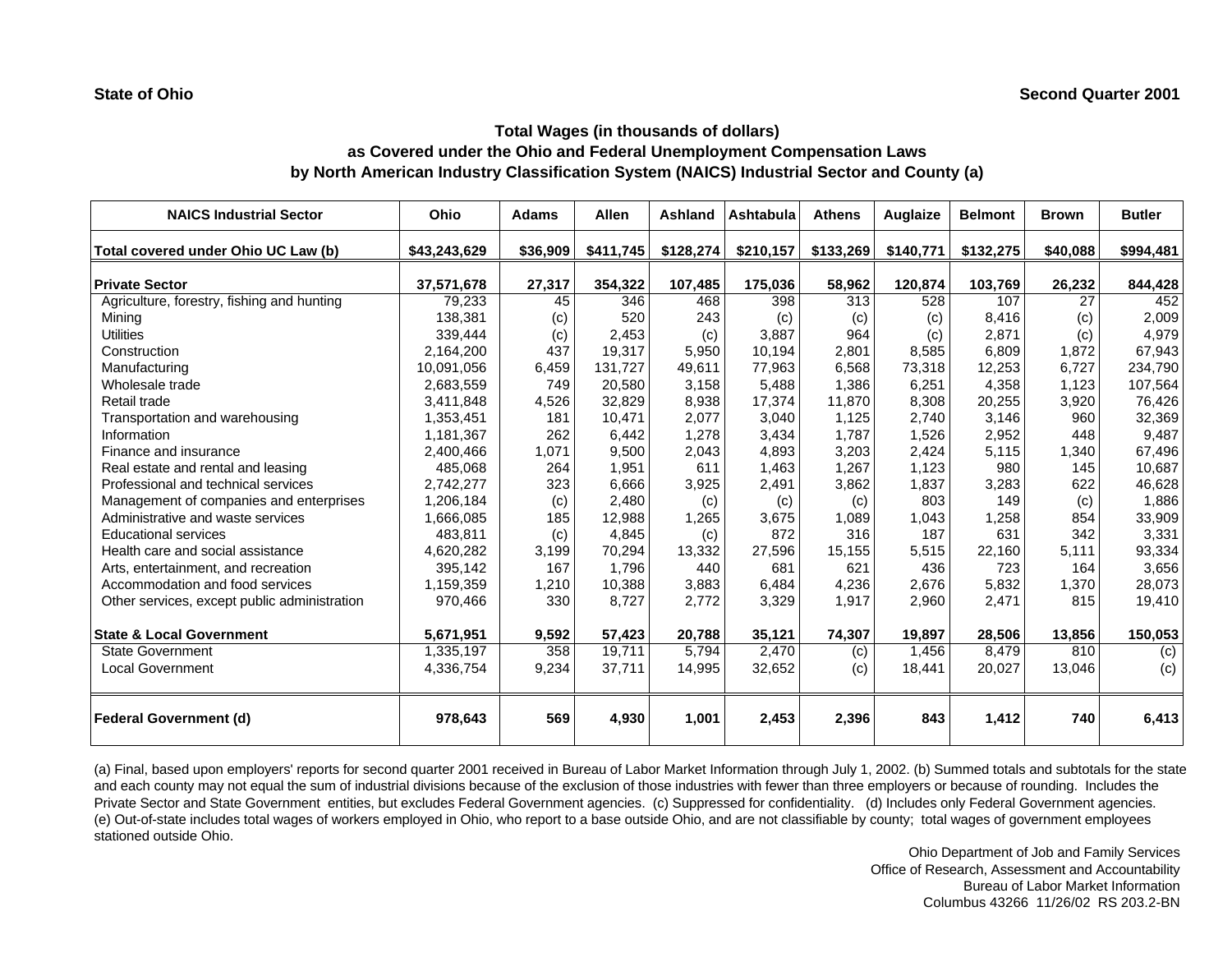### **as Covered under the Ohio and Federal Unemployment Compensation Laws by North American Industry Classification System (NAICS) Industrial Sector and County (a)**

| <b>NAICS Industrial Sector</b>               | Carroll  | Champaign | <b>Clark</b> | <b>Clermont</b> | <b>Clinton</b> | Columbiana | <b>Coshocton</b> | Crawford  | Cuyahoga    | <b>Darke</b> |
|----------------------------------------------|----------|-----------|--------------|-----------------|----------------|------------|------------------|-----------|-------------|--------------|
| Total covered under Ohio UC Law (b)          | \$39,089 | \$79,308  | \$400,296    | \$389,964       | \$197,752      | \$205,187  | \$89,554         | \$110,442 | \$7,040,276 | \$126,241    |
| <b>Private Sector</b>                        | 33,039   | 65,460    | 342,232      | 336,886         | 176,316        | 173,541    | 79,120           | 95,860    | 6,261,873   | 111,846      |
| Agriculture, forestry, fishing and hunting   | 103      | 434       | 3,488        | 112             | 126            | 467        | 344              | 776       | 2,278       | 3,594        |
| Mining                                       | 106      | (c)       | (c)          | 100             | (c)            | 1.770      | 1,232            | (c)       | 4,939       | (c)          |
| <b>Utilities</b>                             | (c)      | (c)       | (c)          | 10,097          | (c)            | 1,393      | 6,918            | (c)       | 32,020      | (c)          |
| Construction                                 | 2,310    | 1,653     | 16,028       | 28,226          | 2,155          | 9,232      | 2,255            | 4,635     | 276,648     | 9,410        |
| Manufacturing                                | 16,337   | 36,754    | 127,939      | 96,532          | 39,683         | 63,562     | 37,856           | 51,095    | 1,224,036   | 38,814       |
| Wholesale trade                              | 1,646    | 2,057     | 13,272       | 22,118          | 4,951          | 7,023      | 1,411            | 4,614     | 524,327     | 6,893        |
| Retail trade                                 | 3,776    | 5,294     | 43,307       | 43,206          | 11,499         | 18,247     | 5,091            | 6.679     | 450,243     | 9,323        |
| Transportation and warehousing               | 1,024    | 418       | 20,233       | 3,596           | (c)            | 11,574     | 2,682            | 1,067     | 204,671     | 5,825        |
| Information                                  | 574      | 964       | 4,189        | 23,761          | 3,129          | 2,278      | 893              | 641       | 231,698     | 1,041        |
| Finance and insurance                        | 723      | 1,962     | 8,060        | 25,377          | 5,895          | 5,036      | 1,439            | 4,535     | 635,637     | 4,589        |
| Real estate and rental and leasing           | 137      | 4,015     | 2,437        | 3,398           | 1,592          | 956        | 233              | 307       | 107,655     | 560          |
| Professional and technical services          | 437      | 537       | 7,592        | 20,679          | 1,486          | 6,053      | 2,696            | 2,936     | 616,865     | 5,059        |
| Management of companies and enterprises      | (c)      | (c)       | 798          | 1,357           | 2,042          | 167        | 141              | (c)       | 223,190     | (c)          |
| Administrative and waste services            | 704      | 922       | 7,608        | 8,819           | 2,056          | 7,861      | 2,142            | 910       | 271,588     | 1,759        |
| <b>Educational services</b>                  | (c)      | (c)       | 5,192        | 1,659           | (c)            | 385        | 127              | (c)       | 136,537     | (c)          |
| Health care and social assistance            | 2,533    | 5,416     | 55,333       | 26,128          | 6,899          | 27,982     | 9,547            | 11,654    | 857,998     | 12,146       |
| Arts, entertainment, and recreation          | 279      | 466       | 1,595        | 2,178           | 300            | 732        | 972              | 229       | 130,761     | 408          |
| Accommodation and food services              | 1,118    | 1,945     | 11,349       | 11,132          | 3,021          | 5,358      | 1,562            | 2,400     | 172,369     | 2,343        |
| Other services, except public administration | 781      | 1,301     | 10,573       | 8,409           | 1,559          | 3,465      | 1,577            | 1,799     | 158,413     | 2,301        |
| <b>State &amp; Local Government</b>          | 6,050    | 13,848    | 58,064       | 53.079          | 21,436         | 31,646     | 10,434           | 14,583    | 778,403     | 14,395       |
| State Government                             | 319      | 576       | 4,455        | 4,843           | 1,443          | 2,798      | 486              | 1,173     | 62,833      | 579          |
| <b>Local Government</b>                      | 5,731    | 13,273    | 53,610       | 48,236          | 19,993         | 28,848     | 9,948            | 13,409    | 715,570     | 13,816       |
| <b>Federal Government (d)</b>                | 400      | 710       | 6,798        | 3,084           | 1,688          | 6,847      | 952              | 749       | 216.693     | 1,001        |

(a) Final, based upon employers' reports for second quarter 2001 received in Bureau of Labor Market Information through July 1, 2002. (b) Summed totals and subtotals for the state and each county may not equal the sum of industrial divisions because of the exclusion of those industries with fewer than three employers or because of rounding. Includes the Private Sector and State Government entities, but excludes Federal Government agencies. (c) Suppressed for confidentiality. (d) Includes only Federal Government agencies. (e) Out-of-state includes total wages of workers employed in Ohio, who report to a base outside Ohio, and are not classifiable by county; total wages of government employees stationed outside Ohio.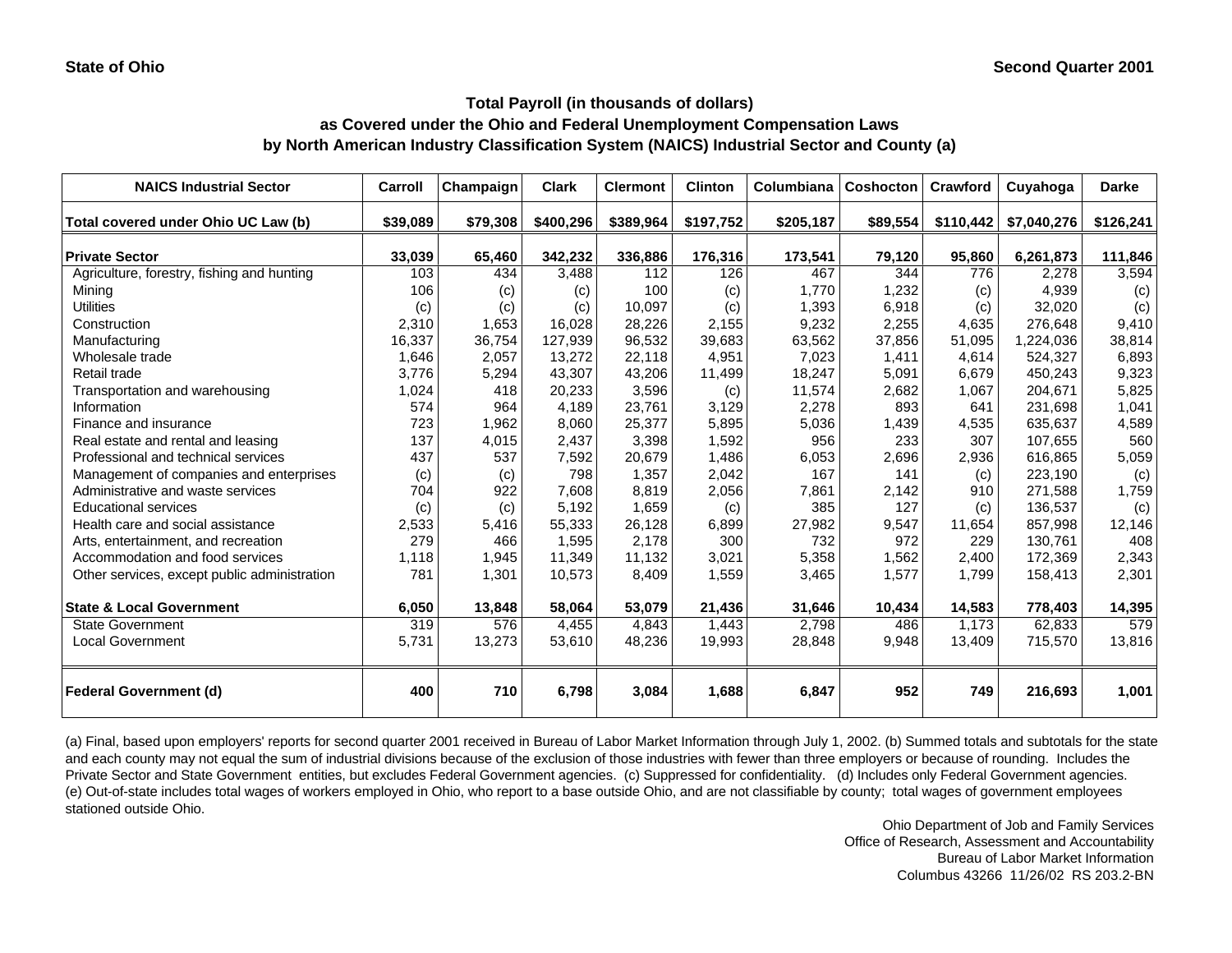### **as Covered under the Ohio and Federal Unemployment Compensation Laws by North American Industry Classification System (NAICS) Industrial Sector and County (a)**

| <b>NAICS Industrial Sector</b>               | <b>Defiance</b> | <b>Delaware</b> | Erie      | <b>Fairfield</b> | <b>Fayette</b> | <b>Franklin</b> | <b>Fulton</b> | <b>Gallia</b> | Geauga    | Greene    |
|----------------------------------------------|-----------------|-----------------|-----------|------------------|----------------|-----------------|---------------|---------------|-----------|-----------|
| Total covered under Ohio UC Law (b)          | \$144,480       | \$317,079       | \$297,723 | \$216,561        | \$69,576       | \$6,063,496     | \$143,405     | \$82,846      | \$241,021 | \$355,013 |
| <b>Private Sector</b>                        | 130,718         | 275,672         | 255,573   | 161,956          | 57,765         | 5,148,230       | 127,907       | 67,670        | 211,270   | 279,618   |
| Agriculture, forestry, fishing and hunting   | (c)             | 925             | 1.187     | 329              | 86             | 1,793           | 1,550         | 236           | 1.660     | 741       |
| Mining                                       | (c)             | (c)             | 2,157     | 153              | (c)            | 3,510           | (c)           | (c)           | 1,398     | (c)       |
| <b>Utilities</b>                             | 263             | (c)             | (c)       | 1,951            | (c)            | 43,928          | (c)           | 13,188        | (c)       | (c)       |
| Construction                                 | 5,571           | 26,604          | 12,169    | 15,983           | 1,990          | 305,908         | 10,014        | 3,016         | 19.530    | 13,211    |
| Manufacturing                                | 77,750          | 52,518          | 110,676   | 46,306           | 24,243         | 606,092         | 75,834        | 8,871         | 84,501    | 43,534    |
| Wholesale trade                              | 4,642           | 21,174          | 15,056    | 5,709            | 2,901          | 349,222         | 7,583         | 1,346         | 15,632    | 13,692    |
| Retail trade                                 | 12,287          | 30,776          | 21,250    | 23,681           | 9,239          | 574,832         | 8,406         | 7,114         | 15,922    | 40,248    |
| Transportation and warehousing               | 2,908           | 2,498           | 6,405     | 4,051            | (c)            | 233,040         | 1,262         | 3,193         | 5.118     | 4,076     |
| Information                                  | 1,639           | 2,256           | 2,934     | 1,778            | 356            | 292,516         | 879           | 882           | 1,613     | 13,394    |
| Finance and insurance                        | 4,500           | 38,831          | 6,081     | 5,329            | 3,331          | 564,124         | 3,213         | 2,332         | 5,254     | 13,371    |
| Real estate and rental and leasing           | 476             | 5,209           | 1,472     | 2,073            | 482            | 92,676          | 634           | 351           | 1.036     | 3,063     |
| Professional and technical services          | 1,652           | 34,167          | 5,681     | 7,738            | 678            | 558,114         | 2,340         | 361           | 9,633     | 58,399    |
| Management of companies and enterprises      | 827             | 8,779           | 401       | 1,259            | (c)            | 223,403         | (c)           | (c)           | (c)       | 4,717     |
| Administrative and waste services            | 1,814           | 6,956           | 4,609     | 6,068            | 739            | 302,523         | 1,573         | 878           | 10,272    | 9,592     |
| <b>Educational services</b>                  | 1,449           | 5,577           | (c)       | 1,457            | (c)            | 54,326          | (c)           | (c)           | 3,206     | 11,234    |
| Health care and social assistance            | 9,473           | 16,409          | 31,828    | 20,879           | 4,274          | 554,028         | 8,245         | 19,089        | 19,804    | 27,849    |
| Arts, entertainment, and recreation          | 435             | 6,994           | 14,767    | 1,414            | 309            | 41,760          | 1,007         | 104           | 5,036     | 2,644     |
| Accommodation and food services              | 2,915           | 8,731           | 11,593    | 9,320            | 2,624          | 187,470         | 2,236         | 2,453         | 5,614     | 12,659    |
| Other services, except public administration | 2,080           | 4,980           | 5,176     | 6,477            | 823            | 158,963         | 2,166         | 1,723         | 4,678     | 5,696     |
| <b>State &amp; Local Government</b>          | 13,762          | 41,407          | 42,150    | 54,605           | 11,811         | 915,266         | 15,498        | 15,176        | 29,751    | 75,395    |
| <b>State Government</b>                      | 1.194           | 11,056          | 9,192     | 8,236            | 563            | 442,276         | 1,510         | (c)           | 1.699     | 25,372    |
| <b>Local Government</b>                      | 12,568          | 30,351          | 32,958    | 46,369           | 11,248         | 472,990         | 13,988        | (c)           | 28,052    | 50,024    |
| <b>Federal Government (d)</b>                | 1,032           | 2,254           | 2,108     | 2,678            | 560            | 145,244         | 935           | 700           | 1,228     | 157,313   |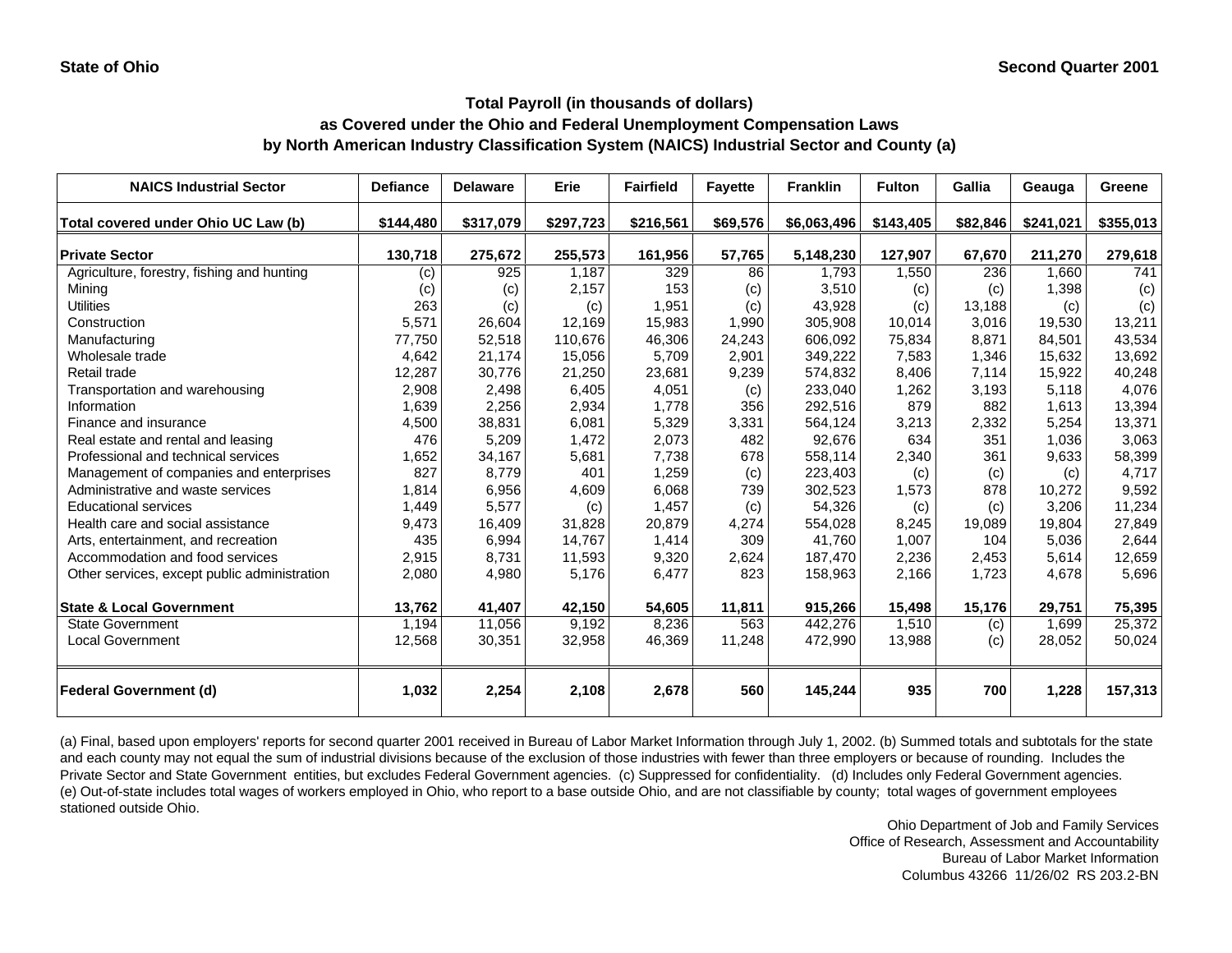## **as Covered under the Ohio and Federal Unemployment Compensation Laws by North American Industry Classification System (NAICS) Industrial Sector and County (a)**

| <b>NAICS Industrial Sector</b>               | <b>Guernsey</b> | <b>Hamilton</b> | <b>Hancock</b> | <b>Hardin</b> | <b>Harrison</b> | Henry    | <b>Highland</b> | <b>Hocking</b> | <b>Holmes</b> | <b>Huron</b> |
|----------------------------------------------|-----------------|-----------------|----------------|---------------|-----------------|----------|-----------------|----------------|---------------|--------------|
| Total covered under Ohio UC Law (b)          | \$85,878        | \$5,017,264     | \$326,999      | \$55,132      | \$23,606        | \$78,138 | \$65,382        | \$39,576       | \$93,616      | \$184,999    |
| <b>Private Sector</b>                        | 65,321          | 4,551,863       | 302,834        | 45,356        | 19,064          | 63,855   | 50,515          | 27,499         | 84,178        | 165,852      |
| Agriculture, forestry, fishing and hunting   | 126             | 1,191           | 199            | 188           | 232             | 296      | (c)             | 286            | 1,046         | 2,117        |
| Minina                                       | 662             | 4,298           | 27,041         | (c)           | 4,202           | (c)      | 1,130           | (c)            | 1,503         | (c)          |
| <b>Utilities</b>                             | 634             | 44,335          | 1,817          | 604           | (c)             | 237      | 738             | (c)            | (c)           | 455          |
| Construction                                 | 4,953           | 243,976         | 8,717          | 1,159         | 2,210           | 5,901    | 3,183           | 2,313          | 6,857         | 14,748       |
| Manufacturing                                | 19,558          | 852,053         | 124,604        | 20,781        | 4,624           | 32,054   | 19,747          | 11,227         | 40,576        | 84,826       |
| Wholesale trade                              | 2,923           | 387,425         | 9,591          | 2,181         | 1,339           | 1,970    | 1,430           | 1,112          | 3,581         | 5,751        |
| Retail trade                                 | 7,740           | 311,462         | 24,543         | 4,289         | 1,381           | 4,969    | 7,031           | 3,353          | 7,601         | 11,484       |
| Transportation and warehousing               | 1,515           | 121,932         | 14,568         | 685           | 514             | 4,281    | 1,309           | 658            | 2,646         | 6,789        |
| Information                                  | 1,285           | 162,689         | 3,560          | 488           | 160             | 836      | 2,504           | 305            | 519           | 2,797        |
| Finance and insurance                        | 2,195           | 310,927         | 8,342          | 1,122         | (c)             | 1,892    | 3,432           | 1,084          | 2,296         | 6,462        |
| Real estate and rental and leasing           | 384             | 74,312          | 1,836          | 222           | (c)             | (c)      | 425             | 275            | 259           | 422          |
| Professional and technical services          | 1,885           | 453,020         | 5,150          | 528           | 187             | 613      | 654             | 485            | 1,806         | 4,449        |
| Management of companies and enterprises      | 600             | 420.637         | 6,636          | (c)           | (c)             | (c)      | (c)             | (c)            | 625           | 1,333        |
| Administrative and waste services            | 3,509           | 224,772         | 15,643         | 297           | 178             | 656      | 455             | 330            | 2,217         | 1,696        |
| <b>Educational services</b>                  | 98              | 55,931          | 6,729          | (c)           | (c)             | 122      | (c)             | 151            | (c)           | (c)          |
| Health care and social assistance            | 12,059          | 572,907         | 30,512         | 3,615         | 2,671           | 5,726    | 5,139           | 2,486          | 6,838         | 14,404       |
| Arts, entertainment, and recreation          | 226             | 63,293          | 869            | 192           | 191             | 66       | 47              | 343            | 231           | 402          |
| Accommodation and food services              | 3,762           | 128,881         | 7,449          | 1,887         | 315             | 1,145    | 2,418           | 1,452          | 3,016         | 4,367        |
| Other services, except public administration | 1,207           | 117,820         | 5,029          | 814           | 326             | 1,044    | 807             | 751            | 2,154         | 2,450        |
| <b>State &amp; Local Government</b>          | 20,557          | 465,401         | 24,164         | 9,776         | 4,542           | 14,283   | 14,867          | 12,076         | 9,438         | 19,147       |
| <b>State Government</b>                      | 9,136           | (c)             | 2,341          | 365           | 286             | 1,716    | 1,097           | 4,266          | 346           | 992          |
| <b>Local Government</b>                      | 11,421          | (c)             | 21,823         | 9,411         | 4,257           | 12,568   | 13,770          | 7,810          | 9,092         | 18,155       |
| <b>Federal Government (d)</b>                | 1,023           | 128,241         | 1,847          | 700           | 507             | 645      | 1,007           | 406            | 613           | 1,267        |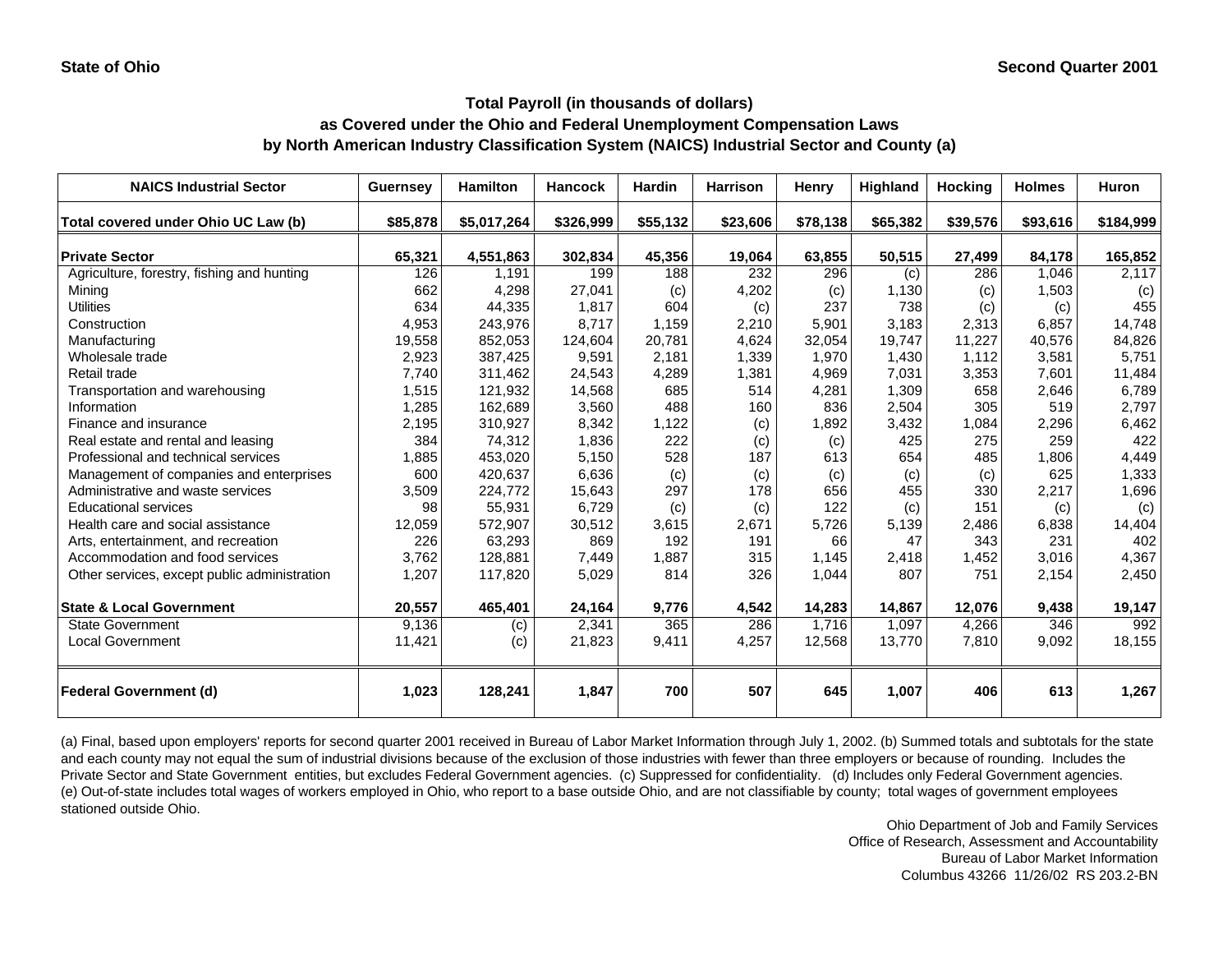# **as Covered under the Ohio and Federal Unemployment Compensation Laws by North American Industry Classification System (NAICS) Industrial Sector and County (a)**

| <b>NAICS Industrial Sector</b>               | <b>Jackson</b> | <b>Jefferson</b> | Knox      | Lake      | <b>Lawrence</b> | Lickina   | Logan     | Lorain    | Lucas       | <b>Madison</b> |
|----------------------------------------------|----------------|------------------|-----------|-----------|-----------------|-----------|-----------|-----------|-------------|----------------|
| Total covered under Ohio UC Law (b)          | \$64,496       | \$171,644        | \$123,069 | \$762,578 | \$63,631        | \$370,113 | \$152,618 | \$808,968 | \$1,897,161 | \$98,043       |
| <b>Private Sector</b>                        | 54,533         | 146,269          | 102,333   | 671,232   | 44,572          | 315,826   | 137,622   | 690,032   | 1,621,451   | 70,804         |
| Agriculture, forestry, fishing and hunting   | 1,311          | (c)              | 489       | 7,043     | 33              | 5,371     | 482       | 4.261     | 2,737       | 483            |
| Mining                                       | 3,734          | 559              | 787       | 2,456     | (c)             | (c)       | 984       | (c)       | 1,366       | (c)            |
| <b>Utilities</b>                             | (c)            | 12,976           | 517       | 9,408     | 903             | 2,291     | (c)       | 7,332     | 12,368      | (c)            |
| Construction                                 | 2,389          | 15,725           | 10,097    | 40.647    | 5,856           | 24,066    | 5,741     | 49.405    | 114,593     | 3,235          |
| Manufacturing                                | 24,466         | 36,430           | 41,419    | 271,517   | 4,985           | 80,294    | 73,671    | 306,690   | 416,779     | 29,354         |
| Wholesale trade                              | 1,357          | 4,634            | 3,188     | 42,412    | 1,127           | 6,731     | 3,445     | 23,411    | 93,675      | 3,252          |
| Retail trade                                 | 6,629          | 13,694           | 9,061     | 75,275    | 8,936           | 46,453    | 8,417     | 64,200    | 154,152     | 7,056          |
| Transportation and warehousing               | 1,696          | 2,888            | 1,221     | 6,379     | 3,849           | 13,991    | 10,800    | 15.673    | 60,296      | 3,038          |
| Information                                  | 537            | 4,647            | 1,531     | 7,535     | 841             | 4,520     | 898       | 11.110    | 35,034      | 403            |
| Finance and insurance                        | 2,183          | 3,370            | 2,298     | 22,695    | 1,825           | 25,662    | 3,751     | 14.543    | 65,017      | 1,108          |
| Real estate and rental and leasing           | 227            | 1,591            | 636       | 4,860     | 233             | 5,537     | 908       | 4,858     | 22,094      | 421            |
| Professional and technical services          | 723            | 2,626            | 1,600     | 32,709    | 1,288           | 16,750    | 5,048     | 17,790    | 101,714     | 3,835          |
| Management of companies and enterprises      | 809            | (c)              | 455       | 12,931    | (c)             | (c)       | (c)       | (c)       | 36,537      | (c)            |
| Administrative and waste services            | 742            | 5,203            | 1,725     | 22,448    | 1,918           | 9,535     | 7,820     | 22,878    | 92,577      | 1,682          |
| <b>Educational services</b>                  | (c)            | 3,544            | 8,865     | 4,772     | 139             | 7,536     | 58        | 15,908    | 16,755      | 92             |
| Health care and social assistance            | 4,263          | 29,305           | 12,325    | 64.502    | 7,735           | 39,058    | 9,166     | 82.727    | 286,167     | 13,553         |
| Arts, entertainment, and recreation          | 192            | 1,126            | 651       | 3.863     | 297             | 1,858     | 710       | 4,338     | 14,195      | 80             |
| Accommodation and food services              | 1,762          | 4,496            | 3,444     | 22,295    | 2,637           | 12,932    | 2,936     | 17,619    | 53,116      | 2,541          |
| Other services, except public administration | 1,119          | 3,318            | 2,024     | 17,485    | 1,458           | 9,831     | 2,542     | 21,427    | 42,280      | 650            |
| <b>State &amp; Local Government</b>          | 9,962          | 25,375           | 20,736    | 91,346    | 19,059          | 54,286    | 14,995    | 118,936   | 275,710     | 27,238         |
| State Government                             | 1,592          | 1,049            | (c)       | 1,325     | 2,190           | 8,817     | 904       | 13,220    | 92,591      | 15,323         |
| <b>Local Government</b>                      | 8,371          | 24,326           | (c)       | 90,021    | 16,869          | 45,469    | 14,092    | 105,716   | 183,119     | 11,916         |
| <b>Federal Government (d)</b>                | 643            | 2,475            | 1,013     | 5,384     | 1,203           | 5,640     | 1,468     | 25,021    | 24,031      | 794            |

(a) Final, based upon employers' reports for second quarter 2001 received in Bureau of Labor Market Information through July 1, 2002. (b) Summed totals and subtotals for the state and each county may not equal the sum of industrial divisions because of the exclusion of those industries with fewer than three employers or because of rounding. Includes the Private Sector and State Government entities, but excludes Federal Government agencies. (c) Suppressed for confidentiality. (d) Includes only Federal Government agencies. (e) Out-of-state includes total wages of workers employed in Ohio, who report to a base outside Ohio, and are not classifiable by county; total wages of government employees stationed outside Ohio.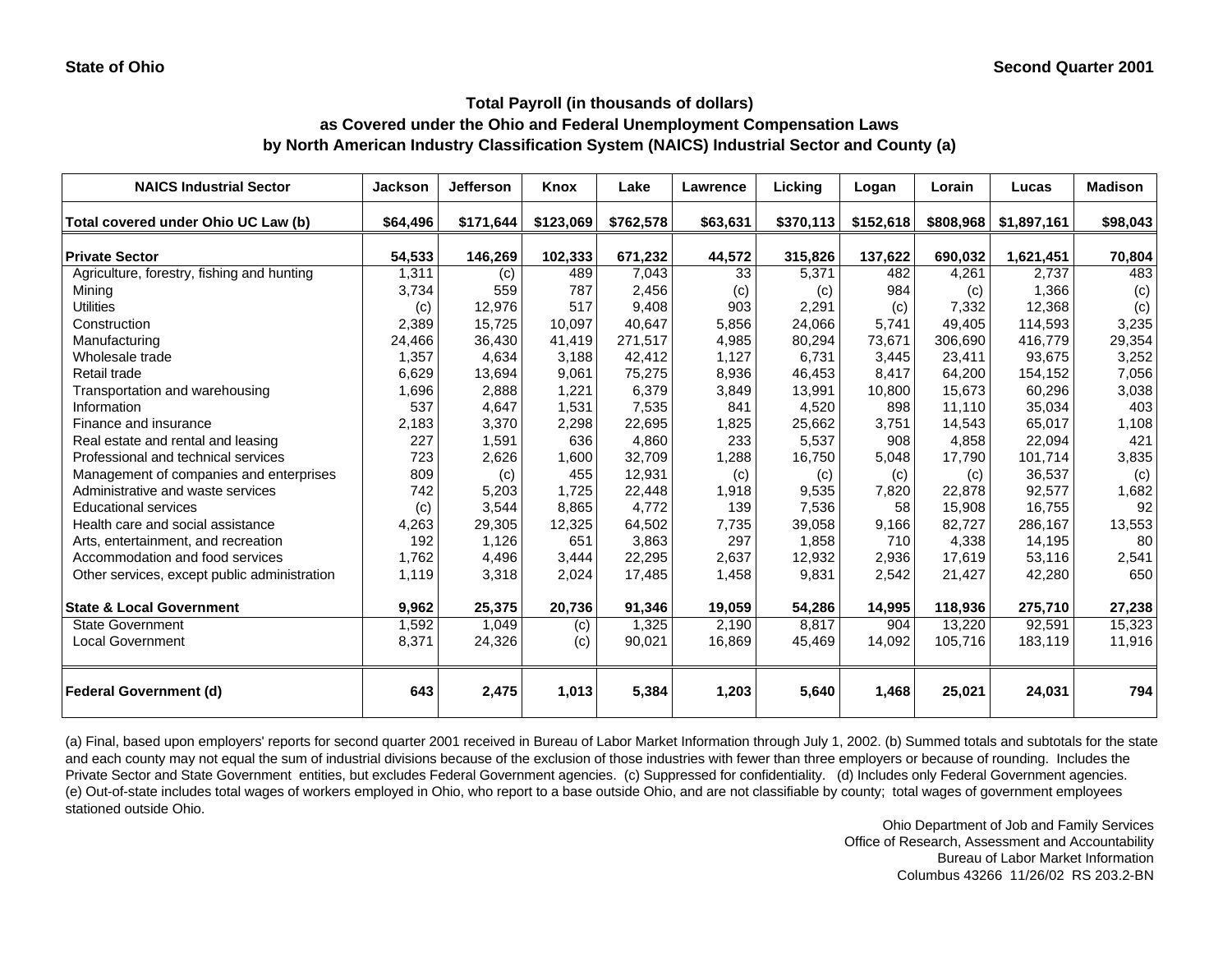# **as Covered under the Ohio and Federal Unemployment Compensation Laws by North American Industry Classification System (NAICS) Industrial Sector and County (a)**

| <b>NAICS Industrial Sector</b>               | <b>Mahoning</b> | <b>Marion</b> | <b>Medina</b> | <b>Meigs</b> | <b>Mercer</b> | Miami     | <b>Monroe</b><br><b>Montgomery</b> |             | Morgan   | <b>Morrow</b> |
|----------------------------------------------|-----------------|---------------|---------------|--------------|---------------|-----------|------------------------------------|-------------|----------|---------------|
| Total covered under Ohio UC Law (b)          | \$696,087       | \$198,438     | \$382,990     | \$29,961     | \$95,550      | \$319,174 | \$32,323                           | \$2,497,486 | \$23,373 | \$33,900      |
| <b>Private Sector</b>                        | 593,304         | 149,195       | 331,850       | 24,589       | 78,067        | 281,512   | 27,601                             | 2,238,189   | 19,140   | 23,906        |
| Agriculture, forestry, fishing and hunting   | 1,409           | 327           | 1,067         | 564          | 1,468         | 3,441     | 92                                 | 1,305       | 27       | 83            |
| Minina                                       | 1,943           | 279           | (c)           | (c)          | (c)           | 733       | 153                                | (c)         | (c)      | 156           |
| <b>Utilities</b>                             | 10,038          | (c)           | (c)           | (c)          | (c)           | (c)       | (c)                                | (c)         | 4,818    | (c)           |
| Construction                                 | 48,858          | 7,923         | 26.652        | 2,289        | 7,289         | 16,089    | 1,130                              | 98,464      | 3.168    | 1,562         |
| Manufacturing                                | 100,802         | 59,833        | 96,537        | 1,141        | 32,534        | 122,367   | 20,973                             | 632,542     | 4,554    | 11,298        |
| Wholesale trade                              | 42,956          | 4,537         | 28,977        | 341          | 4.711         | 18,264    | 575                                | 131,131     | 648      | 580           |
| Retail trade                                 | 80,823          | 15,711        | 36,919        | 2,824        | 8,225         | 28,312    | 1,225                              | 160,341     | 1,382    | 2,852         |
| Transportation and warehousing               | 20,002          | 4,801         | 10,359        | 247          | 3,728         | 5,111     | 628                                | 104,072     | 37       | 1,014         |
| Information                                  | 15,931          | (c)           | 4,706         | (c)          | 1.019         | 2,440     | 243                                | 113,276     | 226      | 242           |
| Finance and insurance                        | 27,772          | 3,183         | 8,859         | 776          | 4,088         | 6,830     | 554                                | 97,561      | 587      | 462           |
| Real estate and rental and leasing           | 7,978           | 1,807         | 2,259         | 57           | 573           | 1,485     | 29                                 | 24,744      | 8        | 198           |
| Professional and technical services          | 26,479          | 8,210         | 18,823        | 311          | 1,852         | 5,518     | 311                                | 180,518     | 109      | 429           |
| Management of companies and enterprises      | 6,685           | 1,348         | 21,371        | (c)          | (c)           | (c)       | (c)                                | 68,084      | (c)      | (c)           |
| Administrative and waste services            | 32,605          | 1,658         | 21,265        | 111          | 1,062         | 9,003     | 121                                | 111,497     | 52       | 409           |
| <b>Educational services</b>                  | 5,328           | 359           | 1,030         | (c)          | 5             | 825       | (c)                                | 40,375      | (c)      | (c)           |
| Health care and social assistance            | 117,433         | 16,713        | 31,896        | 2,268        | 5,688         | 26,561    | 711                                | 327,347     | 1,398    | 2,609         |
| Arts, entertainment, and recreation          | 2,710           | 507           | 3,688         | 35           | 509           | 1,065     | 63                                 | 10,558      | 142      | 197           |
| Accommodation and food services              | 22,961          | 5,125         | 10,410        | 884          | 2,504         | 8,268     | 324                                | 62,798      | 389      | 881           |
| Other services, except public administration | 20,592          | 3,486         | 6,251         | 326          | 2,212         | 5,508     | 288                                | 57,489      | 153      | 354           |
| <b>State &amp; Local Government</b>          | 102,784         | 49,243        | 51,140        | 5,372        | 17,483        | 37,662    | 4,721                              | 259,297     | 4,234    | 9,993         |
| <b>State Government</b>                      | 27,067          | 15,295        | 1,779         | 392          | 1,793         | 1,439     | 321                                | 24,156      | 544      | 829           |
| <b>Local Government</b>                      | 75,717          | 33,948        | 49,361        | 4,979        | 15,690        | 36,222    | 4,400                              | 235,141     | 3,689    | 9,164         |
| <b>Federal Government (d)</b>                | 16,635          | 1,594         | 3,351         | 650          | 895           | 2,169     | 472                                | 64,851      | 318      | 495           |

(a) Final, based upon employers' reports for second quarter 2001 received in Bureau of Labor Market Information through July 1, 2002. (b) Summed totals and subtotals for the state and each county may not equal the sum of industrial divisions because of the exclusion of those industries with fewer than three employers or because of rounding. Includes the Private Sector and State Government entities, but excludes Federal Government agencies. (c) Suppressed for confidentiality. (d) Includes only Federal Government agencies. (e) Out-of-state includes total wages of workers employed in Ohio, who report to a base outside Ohio, and are not classifiable by county; total wages of government employees stationed outside Ohio.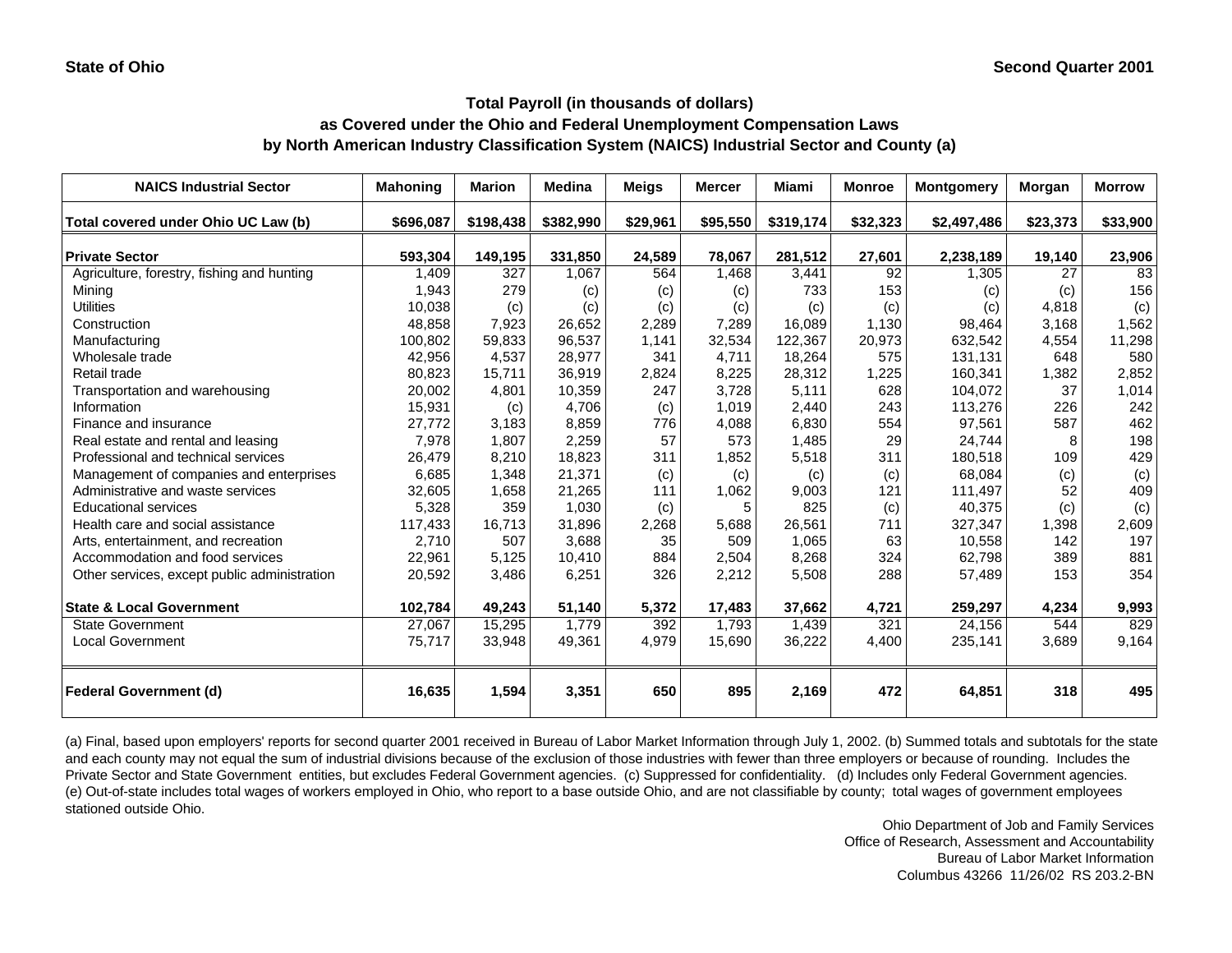## **as Covered under the Ohio and Federal Unemployment Compensation Laws by North American Industry Classification System (NAICS) Industrial Sector and County (a)**

| <b>NAICS Industrial Sector</b>               | <b>Muskingum</b> | <b>Noble</b> | <b>Ottawa</b> | <b>Paulding</b> | Perry    | <b>Pickaway</b> | <b>Pike</b> | <b>Portage</b> | <b>Preble</b> | <b>Putnam</b> |
|----------------------------------------------|------------------|--------------|---------------|-----------------|----------|-----------------|-------------|----------------|---------------|---------------|
| Total covered under Ohio UC Law (b)          | \$261,161        | \$21,666     | \$106,254     | \$34,473        | \$39,162 | \$127,257       | \$85,236    | \$390,483      | \$70,779      | \$74,630      |
| <b>Private Sector</b>                        | 227,589          | 13,103       | 89,614        | 26,724          | 29,738   | 89,262          | 73,971      | 290,496        | 59,134        | 63,416        |
| Agriculture, forestry, fishing and hunting   | 117              | 53           | 584           | (c)             | 88       | 655             | 19          | (c)            | 241           | 525           |
| Mining                                       | 3,920            | 832          | 2,119         | (c)             | 1,698    | (c)             | (c)         | 2,429          | 331           | (c)           |
| <b>Utilities</b>                             | 3,053            | 199          | (c)           | (c)             | 426      | 379             | (c)         | (c)            | (c)           | (c)           |
| Construction                                 | 11,128           | 314          | 3,919         | 652             | 4,027    | 6.746           | 2.851       | 20,816         | 2.694         | 6,447         |
| Manufacturing                                | 68,410           | 5,861        | 29,868        | 13,001          | 11,583   | 49,061          | 52,757      | 130,144        | 32,710        | 36,919        |
| Wholesale trade                              | 27,491           | 462          | 1,812         | 3,530           | 949      | 3,015           | 522         | 24,062         | 2,558         | 1,690         |
| Retail trade                                 | 29,357           | 1,352        | 10,871        | 2,129           | 2,911    | 6,848           | 4,086       | 29,280         | 5,897         | 4,636         |
| Transportation and warehousing               | 4,681            | 505          | 3,112         | 835             | 346      | 3,432           | 482         | 7,332          | 2,948         | 1,520         |
| Information                                  | 2,290            | 127          | 883           | 178             | 484      | 707             | 748         | 3.746          | 264           | 560           |
| Finance and insurance                        | 6,135            | 532          | 2,358         | 636             | 1,137    | 2,610           | 1,099       | 5,066          | 1,437         | 2,265         |
| Real estate and rental and leasing           | 1,445            | (c)          | 678           | 53              | 69       | 469             | 227         | 2,058          | 354           | 163           |
| Professional and technical services          | 3,714            | 126          | 1,528         | 574             | 898      | 1,456           | 1.411       | 8,371          | 1,010         | 660           |
| Management of companies and enterprises      | 4,461            | (c)          | (c)           | (c)             | (c)      | (c)             | (c)         | 3,231          | (c)           | (c)           |
| Administrative and waste services            | 3,646            | 124          | 1,334         | 69              | 251      | 2,445           | 783         | 6.118          | 1,504         | 946           |
| <b>Educational services</b>                  | 3,048            | (c)          | (c)           | (c)             | (c)      | (c)             | 115         | 3,782          | 18            | (c)           |
| Health care and social assistance            | 39,469           | 1,666        | 7,205         | 1,321           | 3,367    | 5,668           | 4,950       | 18,760         | 3,249         | 3,571         |
| Arts, entertainment, and recreation          | 1,107            | (c)          | 3,051         | 74              | 181      | 592             | 54          | 7,094          | 157           | 336           |
| Accommodation and food services              | 7,790            | 703          | 6,044         | 465             | 793      | 2,807           | 1,563       | 10,626         | 2,149         | 1,426         |
| Other services, except public administration | 6,327            | 243          | 2,637         | 682             | 395      | 1,611           | 758         | 7,096          | 1,231         | 1,045         |
| <b>State &amp; Local Government</b>          | 33,572           | 8,563        | 16,639        | 7,749           | 9,424    | 37,995          | 11,265      | 99,988         | 11,645        | 11,214        |
| State Government                             | 3,906            | (c)          | 1,915         | 272             | 396      | 21,306          | 926         | 38,736         | 1.781         | 497           |
| <b>Local Government</b>                      | 29,666           | (c)          | 14,724        | 7,477           | 9,028    | 16,690          | 10,339      | 61,252         | 9,864         | 10,717        |
| <b>Federal Government (d)</b>                | 2,970            | 202          | 1,686         | 400             | 569      | 837             | 682         | 2,931          | 810           | 636           |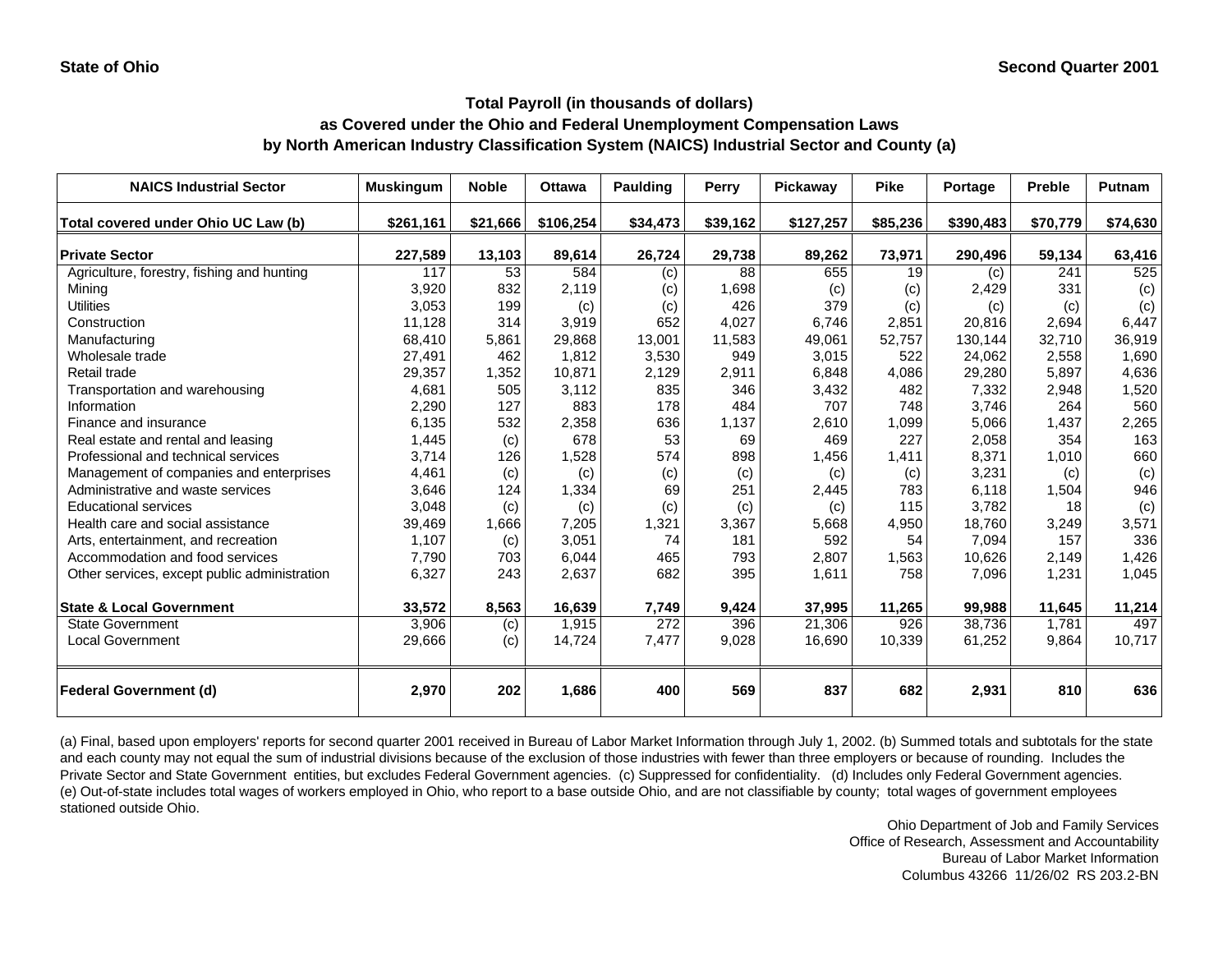# **as Covered under the Ohio and Federal Unemployment Compensation Laws by North American Industry Classification System (NAICS) Industrial Sector and County (a)**

| <b>NAICS Industrial Sector</b>               | <b>Richland</b> | <b>Ross</b> | <b>Sandusky</b> | <b>Scioto</b> | Seneca    | <b>Shelby</b> | <b>Stark</b> | <b>Summit</b> | <b>Trumbull</b> | <b>Tuscarawas</b> |
|----------------------------------------------|-----------------|-------------|-----------------|---------------|-----------|---------------|--------------|---------------|-----------------|-------------------|
| Total covered under Ohio UC Law (b)          | \$434,016       | \$188,201   | \$179,697       | \$152,582     | \$147,683 | \$225,347     | \$1,244,968  | \$2,099,826   | \$704,176       | \$215,816         |
| <b>Private Sector</b>                        | 364,382         | 147,905     | 155,418         | 110,193       | 125,278   | 207,226       | 1,103,230    | 1,848,479     | 622,165         | 183,878           |
| Agriculture, forestry, fishing and hunting   | 622             | 240         | 774             | 190           | 573       | 160           | 1,307        | 1,692         | (c)             | 864               |
| Mining                                       | (c)             | (c)         | (c)             | 107           | 1,630     | (c)           | 4,513        | 1,936         | 671             | 3,427             |
| <b>Utilities</b>                             | (c)             | 2,939       | (c)             | 1,219         | 1,244     | (c)           | 7,589        | 24,460        | (c)             | 872               |
| Construction                                 | 14,804          | 7,949       | 8,157           | 9,536         | 8,247     | 13,310        | 66,598       | 96,713        | 19,270          | 10,279            |
| Manufacturing                                | 162,764         | 50,291      | 85,564          | 21,448        | 56,127    | 131,527       | 406,380      | 488,607       | 335,752         | 71,827            |
| Wholesale trade                              | 12,585          | 4,489       | 3,195           | 2,069         | 4,405     | 11,360        | 74,299       | 143,258       | 21,420          | 9,298             |
| Retail trade                                 | 36,375          | 19,664      | 13,789          | 14,793        | 10,410    | 12.034        | 105,385      | 189,772       | 53,726          | 22,810            |
| Transportation and warehousing               | 10,290          | 2,717       | 2,379           | 2.784         | 3,196     | 4,456         | 15,475       | 91,987        | 24,048          | 6,380             |
| Information                                  | 13,139          | 5,396       | 2,010           | 2,176         | 2,363     | 2,371         | 18,121       | 41,703        | 7,424           | 1,838             |
| Finance and insurance                        | 11,827          | 2,735       | 3,447           | 4,547         | 4,940     | 2,363         | 47,832       | 97,688        | 14,395          | 5,395             |
| Real estate and rental and leasing           | 2,204           | 1,125       | 597             | 904           | 1,114     | 1,239         | 8,178        | 19,507        | 6,874           | 1,472             |
| Professional and technical services          | 8,494           | 2,545       | 2,491           | 2,775         | 2,571     | 3,412         | 42,954       | 116,915       | 14,716          | 4,711             |
| Management of companies and enterprises      | 1,039           | (c)         | 1,624           | 220           | 842       | (c)           | 8,157        | 57,057        | 7,691           | 1,113             |
| Administrative and waste services            | 14,263          | 8,469       | 4,096           | 5,820         | 2,108     | 3,625         | 37,193       | 92,234        | 16,856          | 4,883             |
| <b>Educational services</b>                  | 1,259           | 690         | (c)             | 463           | 4,751     | (c)           | 13,035       | 14,836        | 2,416           | 841               |
| Health care and social assistance            | 47,198          | 28,706      | 16,845          | 33,297        | 13,916    | 10,901        | 175,624      | 255,047       | 63,950          | 22,833            |
| Arts, entertainment, and recreation          | 1,882           | 596         | 1,050           | 232           | 632       | 280           | 6,429        | 13,278        | 2,801           | 1,067             |
| Accommodation and food services              | 12,454          | 5,469       | 3,987           | 5,393         | 3,769     | 4,163         | 33,211       | 54,903        | 16,339          | 7,450             |
| Other services, except public administration | 10,171          | 3,430       | 4,413           | 2,219         | 2,438     | 2,981         | 30,949       | 46,884        | 11,860          | 6,517             |
| <b>State &amp; Local Government</b>          | 69,634          | 40,296      | 24,279          | 42,388        | 22,405    | 18,121        | 141,738      | 251,346       | 82,011          | 31,938            |
| <b>State Government</b>                      | 19,649          | 18,220      | 1,732           | 17,249        | (c)       | (c)           | 13,909       | 45,645        | 9,111           | 4,978             |
| <b>Local Government</b>                      | 49,985          | 22,076      | 22,547          | 25,139        | (c)       | (c)           | 127,829      | 205,701       | 72,901          | 26,960            |
| <b>Federal Government (d)</b>                | 7,113           | 18,470      | 1,189           | 1,800         | 1,268     | 801           | 12,930       | 28,081        | 5,294           | 2,094             |

(a) Final, based upon employers' reports for second quarter 2001 received in Bureau of Labor Market Information through July 1, 2002. (b) Summed totals and subtotals for the state and each county may not equal the sum of industrial divisions because of the exclusion of those industries with fewer than three employers or because of rounding. Includes the Private Sector and State Government entities, but excludes Federal Government agencies. (c) Suppressed for confidentiality. (d) Includes only Federal Government agencies. (e) Out-of-state includes total wages of workers employed in Ohio, who report to a base outside Ohio, and are not classifiable by county; total wages of government employees stationed outside Ohio.